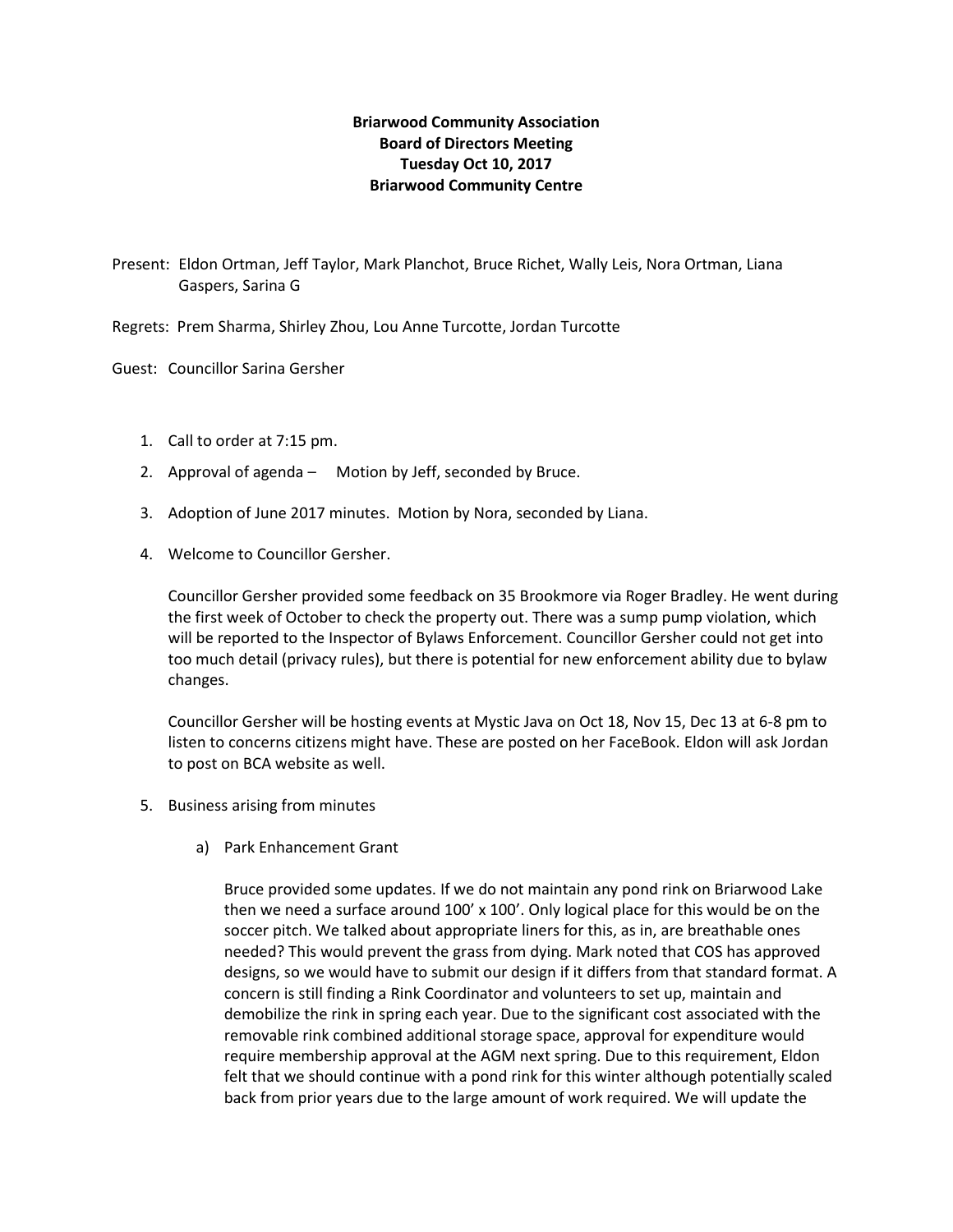membership on our plans for this winter along with the limitations of the pond rink and solicit feedback on the proposed temporary rink near the Community Centre. Mark advised that if the earliest for a go/no go decision would be the AGM next spring then it may not be possible to complete the project in 2018, specifically expansion of the shed due to construction permits, engineered drawings, etc. required. BCA view is that this would not be a complex project and completion in 2018 should still be possible However, delay of a decision by BCA may jeopardize COS funding although at this point no specific amount has been committed. Mark will update us on standard pond policies.

b) Crosswalk markings for Briarwood Road at Briarwood Park/Beechmont Cres

No new news. It was determined by CofS that zebra-lines were not needed. The city is monitoring the crosswalk to determine if any further action is required; this will be a complaint-based process.

6. Correspondence

Nothing to report.

- 7. Community Consultant Report Mark Planchot
	- report submitted prior to the meeting
	- applications are open for Youth Grant of \$500 until November 15
	- time to start thinking about a new Park Enhancement Grant deadline April 30, 2018
	- upcoming training workshops are free for executive volunteers

- Student Wellness Initiative Toward Community Health is teaming up with the Running Room to host a "**Zombie Run**" through Donna Birkmaier Park on Sunday, October 22nd

- Mark gave us a tree inventory/condition update. Regarding the general condition of trees in the parks, Mark provided the following information from COS:

*"The park trees in question are black/mancana ash trees. Many of these ash trees in the city have been declining rapidly, mainly due to Cottony ash psyllid infestations. Urban Forestry is currently planning the removal of many of the black/Manchurian ash trees in serious decline. We will replant with other appropriate species of trees over the next few years.*

*We will need the publics patience as there are 1000 trees already planned for removal and replacement. This number is likely to escalate in 2018, unless we have a population crash of this insect over the winter. Please advise the Community Association that we are aware of the issue in the parks and on the boulevards and will be assessing trees each year and replacing as quickly as possible within our budget, equipment and staffing restraints."*

Regarding the trees planted around the spray pad last year that were paid for by BCA, Mark advised that COS had inspected and suggested that the poor condition of trees may be due to poor soil condition and excessive water from spray pad. BCA feels that the poor condition is due to lack of watering even though COS provided assurance that trees were monitored and watered appropriately. Wally pointed out that we received significantly more rain in 2016 and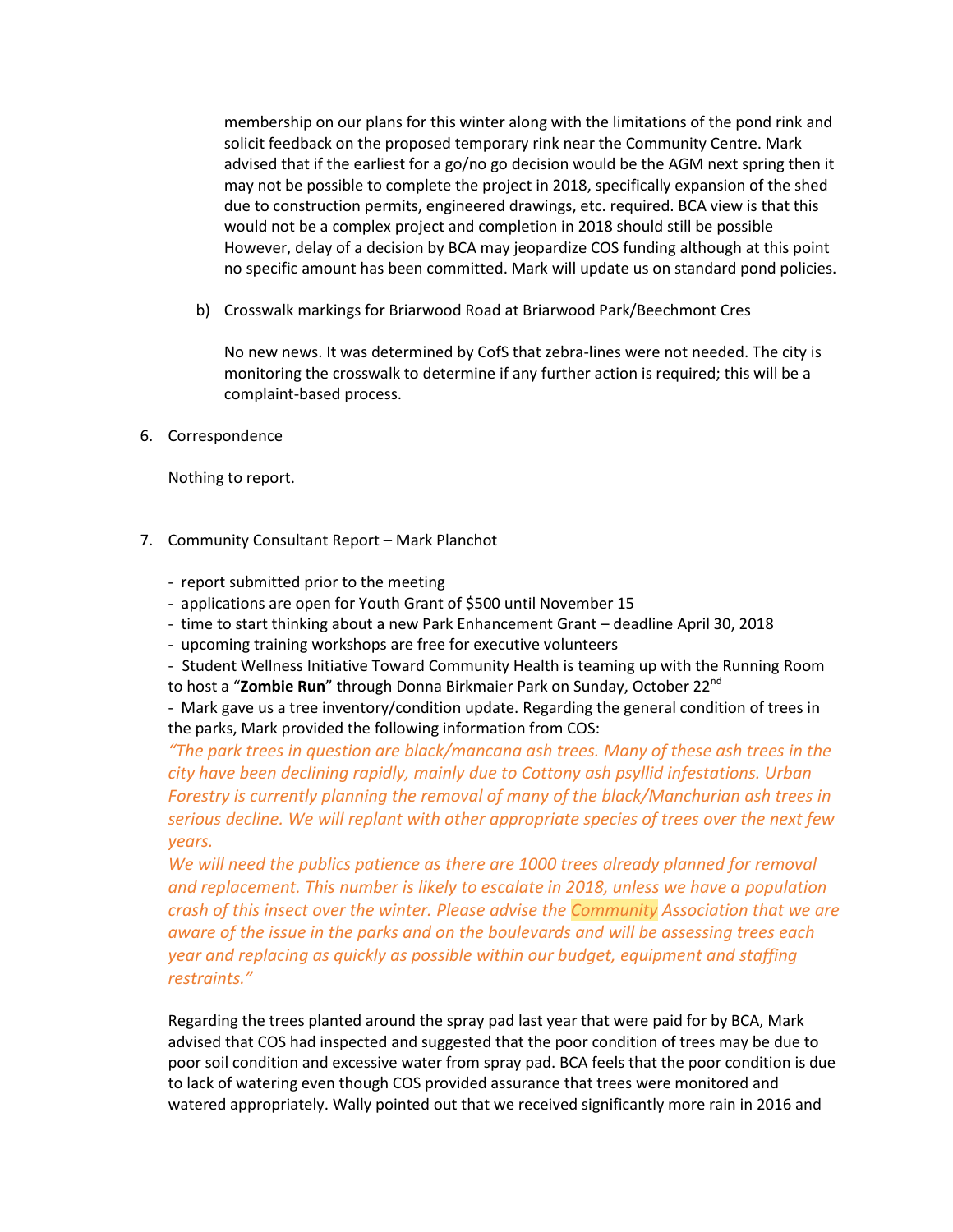the trees did very well in spite of the spray pad also operating. Excess moisture typically results in yellow tree leaves rather than leaves drying up prematurely. COS will inspect the trees next spring and determine health at that time. BCA's position is that the trees need to be replaced this should be at the expense of COS as they were responsible for planting and maintaining.

## 8. Director Reports –

- a) Various reports submitted prior to the meeting
- b) Bruce:

A previous capital budget request was for a pathway/walkway for  $8<sup>th</sup>$  street from Boychuck Drive to Briargate Road. Now that traffic is more intense along this stretch, we think such a move makes even more sense now.

The need for formal approval for dedicated park benches in the event of deaths was discussed. Mark assured us that such a move needed formal COS approval.

c) Nora:

Submitted. Financials currently show positive net income for the year however after payments to instructors for fall indoor programs and insurance we will likely show a loss for the year.

9. Old Business

a) Memberships are down a bit this year as there was no membership drive this year due to lack of Coordinator.

b) Sask Lottery grant application for the BBQ have been sent to Shirley for submission.

c) Nora noted that the payment for vehicles being used in a park are no longer online.

d) Fall Fitness – changes in enrollment this year, but almost at break-even.

e) Indoor Soccer update: 17 parents signed their kids up (a drop from about 134), but this was not enough for a Briarwood team. Liana got them all on other teams. But since some were quite dispersed, some parents wanted refunds. 14 eventually got linked with other zones. Liana mentioned some of the concerns arising from the rules by Stoon Youth Soccer (eg coaching workshops that require the person to pay, only parents allowed to coach, etc.)

## 10. New Business

 - A membership survey is being contemplated regarding the outdoor rink and other possibilities for indoor programs. Availability of space at the new school in Rosewood was discussed however at this point booking is not available due to the recent opening. May be possible to book space in future if we want to run programs requiring more space than the